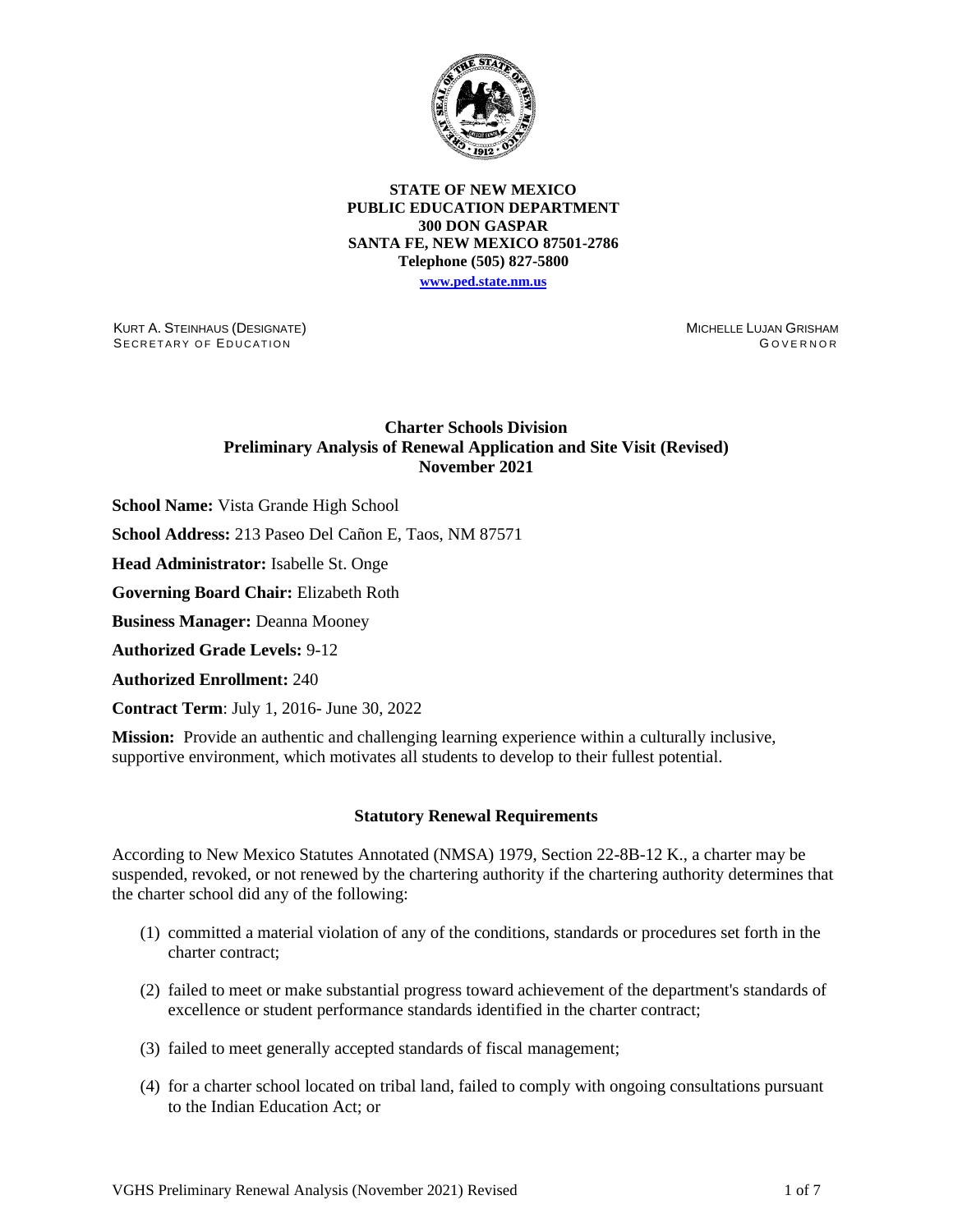(5) violated any provision of law from which the charter school was not specifically exempted.

# **Renewal Application**

Parts A and F of the Renewal Application are provided by the Charter Schools Division (CSD). All other parts of the application are provided by the school.

| PART A        | Data analysis based on accountability and reporting data from current charter contract term                                                                                                                                      |
|---------------|----------------------------------------------------------------------------------------------------------------------------------------------------------------------------------------------------------------------------------|
| <b>PART B</b> | <b>Progress report on meeting the academic performance, financial compliance and governance</b>                                                                                                                                  |
|               | responsibilities of the charter school, including achieving the goals, objectives, student performance outcomes,<br>and accountability requirements set forth in the Assessment and Accountability Act and the charter contract. |
|               | <b>Financial Statement</b>                                                                                                                                                                                                       |
| <b>PART C</b> | A financial statement that discloses the costs of administration, instruction and other spending categories for the                                                                                                              |
|               | charter school that is understandable to the general public that allows comparison of costs to other schools.                                                                                                                    |
| <b>PART D</b> | Petitions in support of the charter renewing its charter status                                                                                                                                                                  |
|               | Petition signed by at least 65% of the school's <b>employees</b> , with certified affidavit: <b>14 of 14 = 100%</b><br>٠                                                                                                         |
|               | Petition signed by at least 75% of the <b>households</b> whose children are enrolled, with certified affidavit: 71<br>$\bullet$                                                                                                  |
|               | represents 85%                                                                                                                                                                                                                   |
| <b>PARTE</b>  | Description of the Charter School Facilities and Assurances that the facilities are in compliance                                                                                                                                |
|               | with the requirements of Section 22-8B-4.2 NMSA 1978                                                                                                                                                                             |
|               | The facility lease agreement as Appendix D<br>$\bullet$                                                                                                                                                                          |
|               | Narrative description of its facilities, attaching the Facility Master Plan, if available, as Appendix H<br>٠                                                                                                                    |
|               | The building E Occupancy certificate(s) dated 08/14/2014. Maximum Occupancy (if listed): Not listed<br>$\bullet$                                                                                                                 |
|               | Most recent facility NMCI Score 16.48% indicating that the school meets the requirements of Subsection C<br>$\bullet$                                                                                                            |
|               | of 22-8B-4.2 NMSA 1978                                                                                                                                                                                                           |
|               | If the school is relocating or expanding, assurances that the facilities comply with the requirements of<br>٠                                                                                                                    |
|               | Section 22-8B-4.2 NMSA 1978: ___Public (Cert A) ___Private (Cert B) ___Foundation (Cert C)                                                                                                                                       |
|               |                                                                                                                                                                                                                                  |
| <b>PART F</b> | <b>Amendment Requests</b>                                                                                                                                                                                                        |

The CSD team reviewed the school's Progress Report and conducted a renewal site visit on November 4, 2021. Ratings are based on the rubric provided on page 14 of the [State Charter Renewal Application.](https://webnew.ped.state.nm.us/bureaus/public-education-commission/policies-and-processes/renewal-application/)

|               | <b>Progress Report (Part B) and Site Visit Evaluation</b>        |                    |  |  |  |  |
|---------------|------------------------------------------------------------------|--------------------|--|--|--|--|
| <b>Sectio</b> | <b>Indicator</b>                                                 | Rating             |  |  |  |  |
| n             |                                                                  |                    |  |  |  |  |
|               | <b>ACADEMIC PERFORMANCE</b>                                      |                    |  |  |  |  |
| 1.a           | <b>Department's Standards of Excellence</b>                      | Meets the Standard |  |  |  |  |
|               | NM System of School Support and Accountability                   |                    |  |  |  |  |
|               | 2020-2021: No data available for schools                         |                    |  |  |  |  |
|               | 2019-2020: No data available for schools                         |                    |  |  |  |  |
|               | 2018-2019: 42 Comprehensive Support and                          |                    |  |  |  |  |
|               | <b>Improvement School</b>                                        |                    |  |  |  |  |
|               | <b>Overall NM School Grade</b>                                   |                    |  |  |  |  |
|               | $2017 - 2018$ : C                                                |                    |  |  |  |  |
| 1.b           | <b>Mission-Specific Goals</b>                                    | Not Applicable     |  |  |  |  |
|               | The school does not have mission-specific goals in its contract. |                    |  |  |  |  |
|               | <b>FINANCIAL COMPLIANCE</b>                                      |                    |  |  |  |  |
| 2.a           | Audit                                                            | Meets the Standard |  |  |  |  |
|               | Organizational Performance Framework 2a-2e                       |                    |  |  |  |  |
| 2.b           | <b>Board of Finance</b>                                          | Meets the Standard |  |  |  |  |
|               | The school has maintained a board of finance throughout the      |                    |  |  |  |  |
|               | charter term.                                                    |                    |  |  |  |  |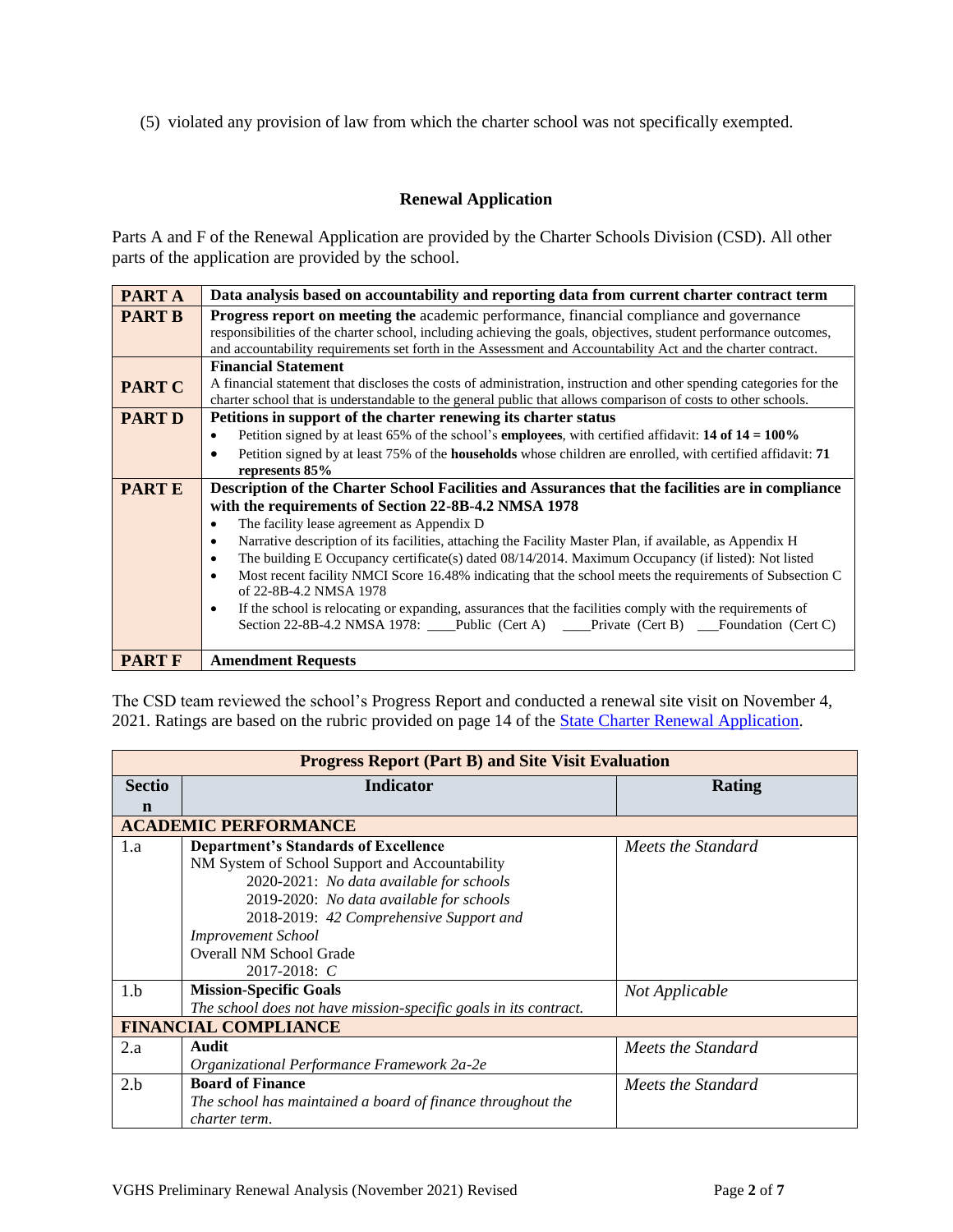|     | CONTRACTUAL, ORGANIZATIONAL, AND GOVERNANCE                  |                    |
|-----|--------------------------------------------------------------|--------------------|
| 3.a | <b>Comprehensive Educational Program</b>                     | Meets the Standard |
|     | See the narrative below for detail.                          |                    |
| 3.b | <b>Organizational Performance Framework</b>                  | Meets the Standard |
|     | Organizational Performance Framework 1b-1f, 4a-4e, and 5a-5d |                    |
| 3.c | <b>Governance Responsibilities</b>                           | Meets the Standard |
|     | Organizational Performance Framework 3a-3c                   |                    |

### **Academic Performance**

|                                           | <b>Overall</b> | <b>Reading</b><br>Proficiency | <b>Math</b><br><b>Proficiency</b> | <b>Science</b><br>Proficiency | <b>English</b><br><b>Learner</b><br><b>Progress</b> |
|-------------------------------------------|----------------|-------------------------------|-----------------------------------|-------------------------------|-----------------------------------------------------|
| <b>Vista Grande High</b><br><b>School</b> | 42             | 19                            | 3                                 | N/A                           | N/A                                                 |
| <b>Taos Municipal</b><br>Schools          | 55             | 35                            | 19                                | 41                            | 26                                                  |
| Statewide                                 |                | 34                            | 21                                | 40                            | 29                                                  |

#### **NMPED Accountability Data 2018-2019**

Vista Grande High School (VGHS) is an expeditionary based, district charter school with a community school designation, that serves a demographic of students that accurately represents the community it serves in Taos, New Mexico. As of 120-day STARS reporting for SY2020-21, the demographics for Vista Grande High School, when compared to the other two high schools in Taos, is as follows:

| <b>Designation</b>                  | Vista Grande | <b>Taos Academy</b> | <b>Taos High School</b> |
|-------------------------------------|--------------|---------------------|-------------------------|
| Hispanic                            | 48%          | 54%                 | 70%                     |
| Indigenous                          | 31%          | 2%                  | 9%                      |
| Caucasian                           | 19%          | 42%                 | 20%                     |
| <b>English Learners</b>             | 16%          | 3%                  | 5%                      |
| <b>Students with Disabilities</b>   | 22%          | 15%                 | 14%                     |
| Eligible for Free and Reduced Lunch | 100%         | 52%                 | 100%                    |
| <b>Economically Disadvantaged</b>   | 53%          |                     | 39%                     |
| Homeless                            | 13%          |                     | 3%                      |

As a designated Comprehensive Support and Improvement (CSI) school, VGHS's overall NM Vistas data places them in the bottom 5% of scores for Title 1 schools; and while it is apparent that the school's proficiency scores in reading and math for 2018-19 were lower than Taos Municipal Schools (TMS) and the state, short cycle assessment data suggests that students at VGHS are in fact making growth. With the stability of the school's head administrator, Isabelle St. Onge, who stepped into the role in 2013, VGHS has been on an upward trend in terms of student achievement and growth, and according to the school's previous authorizer, is a school that accepts and works with students who tend to struggle elsewhere.

According to VGHS, the academic growth challenges they face are in part due to the difficulty high schools can face in attempting to close academic achievement gaps with older students. Not only do students enter VGHS with lower proficiency levels, they also often arrive with severe credit recovery needs, and bring with them the impacts of trauma caused by schools that hold lower expectations of their abilities. The data table above shows the disproportionally high percentage students who attend VGHS who are homeless, economically disadvantaged, or designated as English.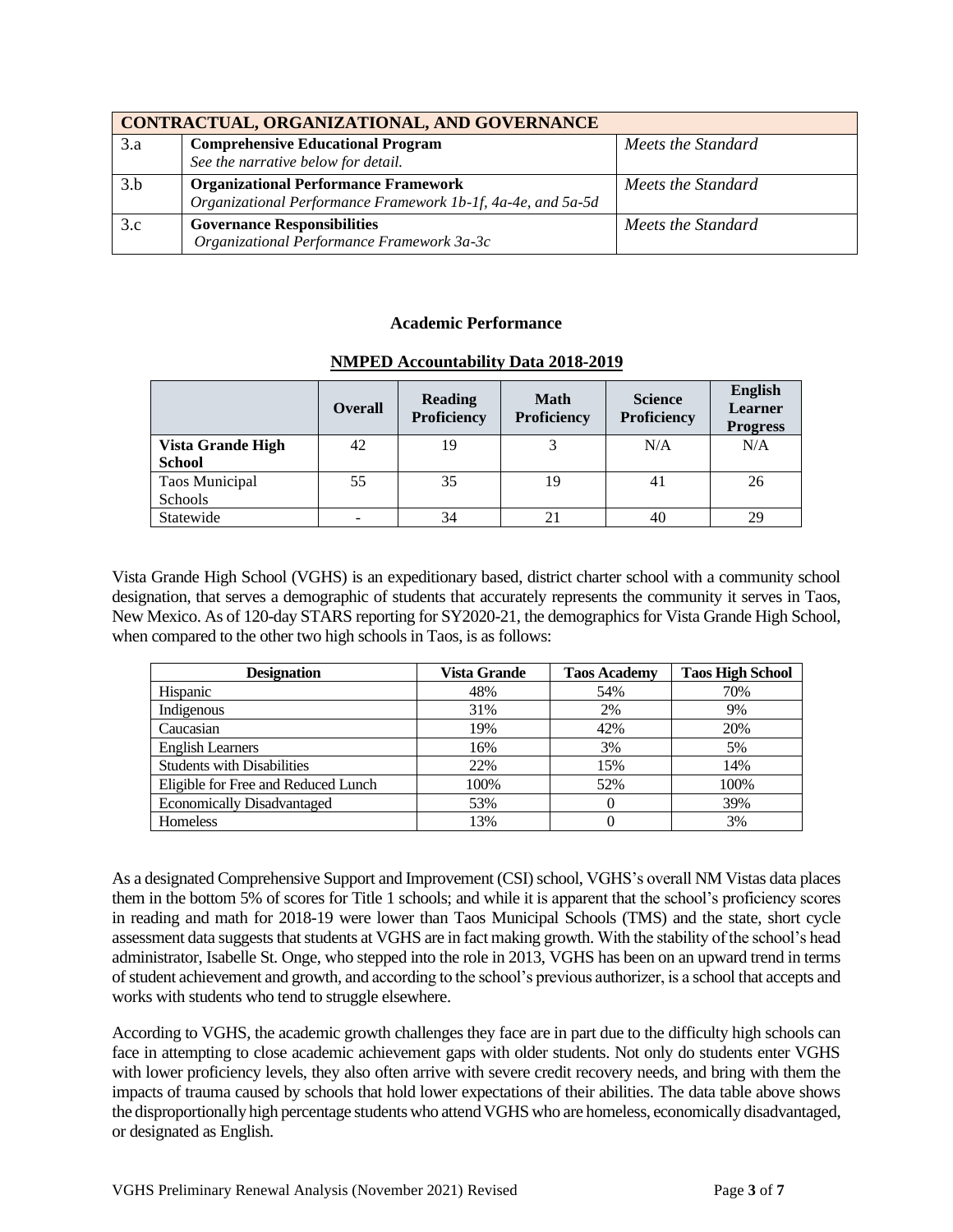| School Year | Met Proficiency Standard - Math* | Met Proficiency Standard – Reading* |
|-------------|----------------------------------|-------------------------------------|
| 2018-19     | 67%                              | 64%                                 |
| 2019-20     | 48%                              | 58%                                 |
| 2020-21     | 40%                              | 45%                                 |

|  | MAP Short Cycle Assessment Data for SY2020-21 |
|--|-----------------------------------------------|
|  |                                               |

\*numbers indicate average percentage of students who met standard

Average percentages for MAP short cycle assessment data for VGHS for the past three school years indicate that the number of students who were making progress towards proficiency before the pandemic was above average. However, leadership at VGHS stated that once the school transitioned into remote learning due to COVID, that students began to struggle as a result, the percentage of students meeting proficiency standards dropped an average of 12.5% from 2018-19 and then dropped an additional 10.5% from 2019-20. It is also important to note that the school's short cycle assessment data for the past three yearsis based on consistently low sample sizes, the smallest reflected during the 2020-21 school year. However, the pandemic notwithstanding, disaggregated positive and negative growth data for 2020-21 shows that on an individual level, students who *were* showing growth, did so at an impressive rate, with growth indexes of upwards of 10+ points past their projected RIT score. Vista Grande is cautiously optimistic that, students will continue to show an upward trend in growth this year and in the future.

Ultimately, after the rapid succession of six head administrators within the school's first nine years of existence, the school attributes its current progress and ability to attain its mission and goals to strategic planning implemented by leadership and its collaboration with community partners, particularly Taos Pueblo, with whom they have an MOU for tribal consultation.

Furthermore, short cycle achievement growth is attributed to overall school stability and incorporating integrative curricular initiatives. For example, science and math lessons are designed to echo one another in a meaningful way. together in integrated way. The school's instructional coach focuses substantially on math and works closely with the Special Education teacher to ensure student needs are met. VGHS is also working to incorporate cultural ways of teaching core subjects.

## **Public Education Commission Performance Framework**

Because VGHS is chartered by TMS, they have not been evaluated under the PEC performance framework.

## **Organizational Performance**

There are no previous authorizer reports for this school. This was confirmed by Dr. Lillian Torrez, superintendent of TMS, the school's current authorizer. However, when asked by CSD if the school is implementing the material terms of its contract, Dr. Torrez unequivocally said, "yes." Dr. Torrez stated the school is in good standing and is quick to fix any issues that arise.

CSD noticed that the school currently has multiple versions of its mission statement. However, what is consistent throughout each version of the school's stated mission is VGHS's belief in providing a holistic, culturally relevant education that supports community involvement and the development of a student's full potential. The school appears to be successfully implementing its stated mission(s). When CSD inquired about the school's mission, leadership stated that they are currently in the process of evaluating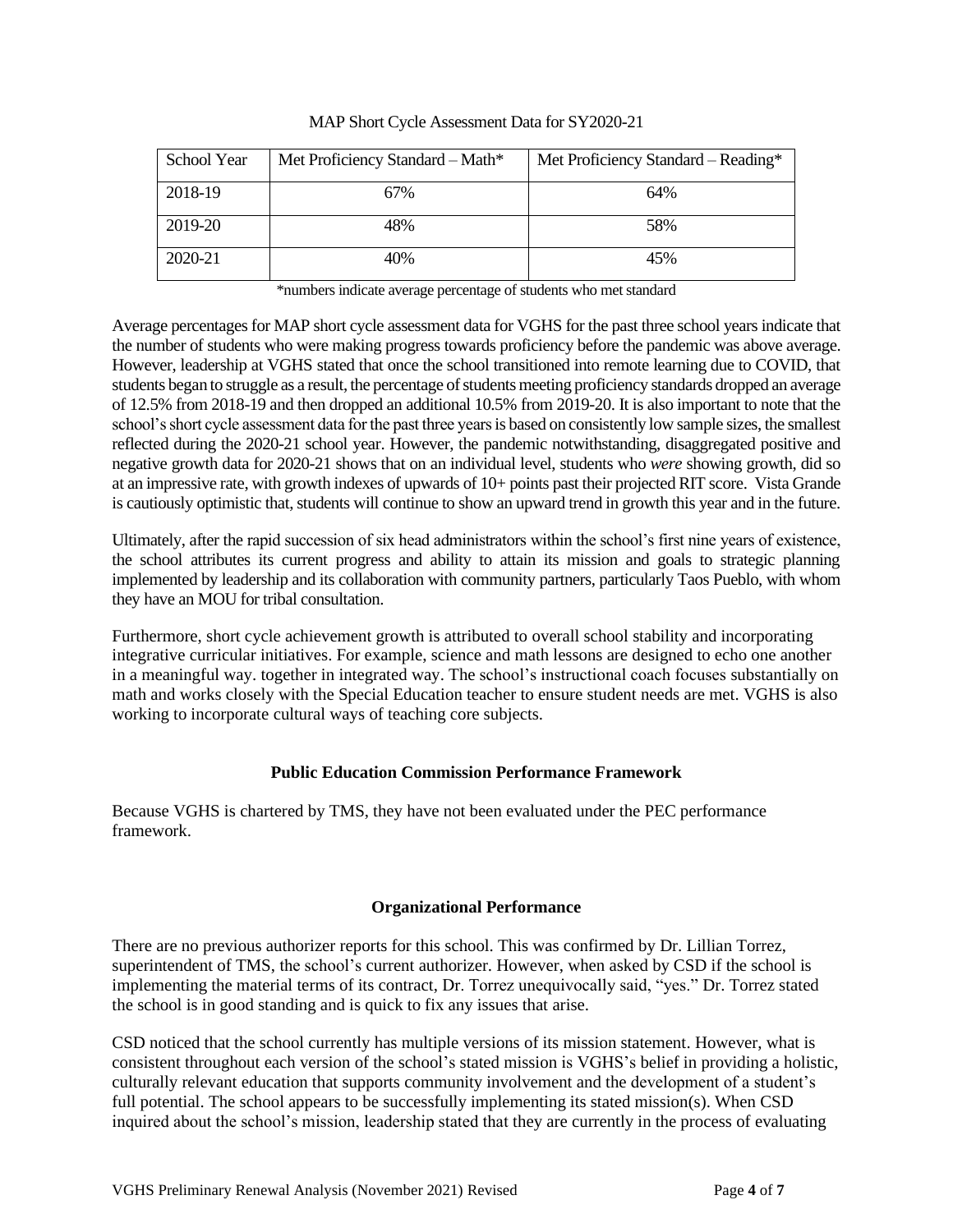their mission and if renewed by the PEC, are prepared to create mission-specific goals that clearly align to their stated mission.

VGHS is showing growth/strength in the following areas that align to the PEC's organizational framework:

1c: VGHS follows special education requirements. Differentiation is a part of the material terms of their contract with TMS and the school uses a full inclusion model. The special education coordinator meets with teachers to pre-plan to accommodate student needs.

1d: The school has no complains and is following EL requirements. This has been confirmed by NMPED LCD.

4a: VGHS has received no complaints about lottery or unfair enrollment practices.

### **Financial Performance**

Vista Grande High School (VGHS) is on a quarterly reporting status, which indicates the school's Business Manager is responsive to School Budget Bureau requests and reports are submitted in a timely manner. The school's business management consists of an on-site business office support person and a contract finance manager and at no time in the previous four (4) years has the school moved from quarterly reporting status.

Since 2018 VGHS experienced a student enrollment reduction at an average of 5% a year, however the school optimistically budgeted for enrollment growth in the current year.

The school received three (3) audit findings from 2018 to 2020, all of which were deemed by the auditors to be non-compliance in nature.

| <b>Audit Year</b> | <b>Findings</b> | <b>Repeat Findings</b> | <b>Material</b><br><b>Weaknesses</b> | <b>Significant</b><br><b>Deficiencies</b> |
|-------------------|-----------------|------------------------|--------------------------------------|-------------------------------------------|
| FY 2020           |                 |                        |                                      |                                           |
| FY 2019           |                 |                        |                                      |                                           |
| FY 2018           |                 |                        |                                      |                                           |

Classroom spending in schools with less than 100 students tends be much lower than the desired goal of 68%, and nearly impossible to achieve, and apart from 2020, the school was able to reduce administrative costs. From 2018 through 2021, the average operational fund classroom spending is 55%.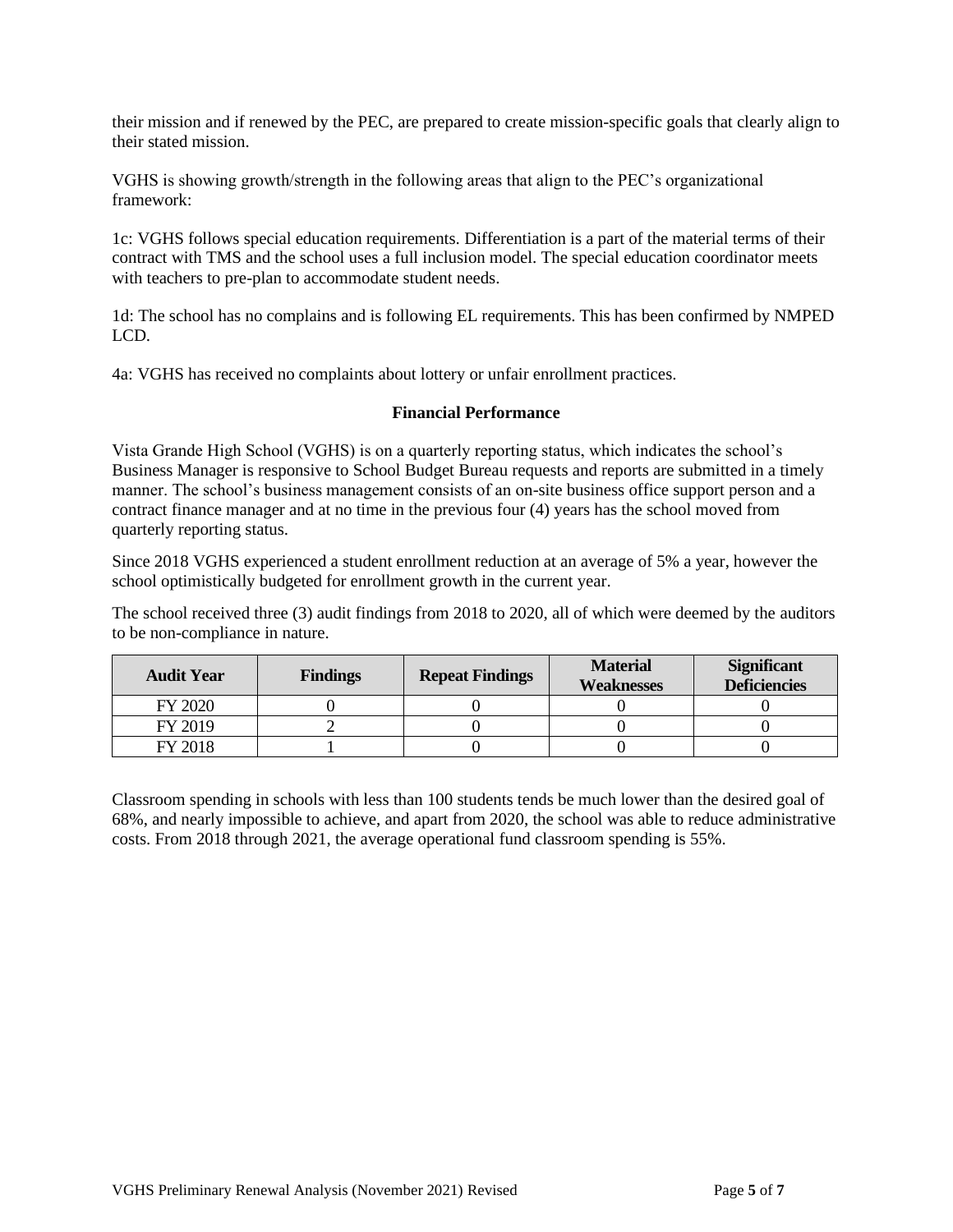|                      |                                                         |                                                          | <b>Contract Years</b>                            |           |           |           |                       |
|----------------------|---------------------------------------------------------|----------------------------------------------------------|--------------------------------------------------|-----------|-----------|-----------|-----------------------|
|                      |                                                         | General Fund (11000) data as<br>Actual                   |                                                  | Actual    | Actual    | Actual    | <b>Budgeted</b>       |
|                      |                                                         | reported in OBMS - Fourth Quarter                        | General Fund - 11000- Amounts (in whole dollars) |           |           |           |                       |
|                      |                                                         |                                                          | 2017-2018                                        | 2018-2019 | 2019-2020 | 2020-2021 | <b>BUDGET</b><br>2022 |
|                      |                                                         | <b>Enrollment</b>                                        |                                                  |           |           |           |                       |
|                      |                                                         | 120D Student membership                                  | 92                                               | 95        | 84        | 78        |                       |
|                      |                                                         | 40D program units from final funded run                  | 259.26                                           | 282.289   | 260.835   | 219.313   | 254.319               |
| <b>Function</b>      | <b>Function Name</b>                                    | <b>Description of Expenditures</b>                       |                                                  |           |           |           |                       |
|                      | 1000 Direct Instruction                                 | Classroom teachers, educational assistants,              |                                                  |           |           |           |                       |
|                      |                                                         | instructional coaches, textbooks, classroom              |                                                  |           |           |           |                       |
|                      |                                                         | technology                                               | 581.741                                          | 597,752   | 593,702   | 355,101   | 626,658               |
|                      | 2100 Student Support                                    | Attendance, social worker, guidance, health,             |                                                  |           |           |           |                       |
|                      |                                                         | psychologoical, speech & occupational therapy            |                                                  |           |           |           |                       |
|                      |                                                         | services                                                 | 35.901                                           | 36.616    | 70.366    | 26,486    | 49.115                |
|                      | 2200 Instructional Support                              | Library, instruction related technology                  | 943                                              | 2,788     | 1,688     | 1.688     | 1,600                 |
|                      | 2300 Central Administration                             | Governance council, Office of Superintendent,            |                                                  |           |           |           |                       |
|                      |                                                         | community relations                                      | 128.818                                          | 131.584   | 140.653   | 144,154   | 273.931               |
|                      | 2400 School Administration                              | Office of the Principal                                  | 20,047                                           | 24,244    | 25,682    | 23,220    | 43.945                |
|                      | 2500 Central Services                                   | Business management, administrative support,             |                                                  |           |           |           |                       |
|                      |                                                         | admin technology                                         | 220,834                                          | 208,991   | 210,776   | 185,871   | 232,062               |
|                      | 2600 Maintenance &                                      | Building operations, maintenance, equipment              |                                                  |           |           |           |                       |
|                      | <b>Operations</b><br>2700-5900 All Other Function Codes | upkeep, security & safety                                | 83,160                                           | 79.271    | 95.222    | 92.185    | 233.158               |
|                      |                                                         | Transportation, food service & capital outlay            | 16,608                                           | 12,169    | 9,316     | 2.017     | 16,008                |
|                      |                                                         | <b>Total</b>                                             | 1,088,053                                        | 1,093,415 | 1,147,405 | 830,722   | 1,476,477             |
|                      |                                                         | <b>Total State Equalization Guarantee (SEG) Funding:</b> | 1,045,930                                        | 1,161,834 | 1,176,424 | 975,069   | 1,189,015             |
|                      |                                                         | <b>Other Operational Revenue</b>                         | 4,720                                            | 3,549     | 27,223    | 34,855    |                       |
| Carryover(Shortfall) |                                                         |                                                          | (37, 403)                                        | 71,968    | 56,243    | 179,201   |                       |
|                      |                                                         |                                                          |                                                  |           |           |           |                       |
|                      |                                                         | How Funds Were Spent in Percentages of Total             |                                                  |           |           |           |                       |
|                      |                                                         | Classroom                                                | 57%                                              | 58%       | 58%       | 46%       | 46%                   |
|                      |                                                         | Administration                                           | 34%                                              | 33%       | 33%       | 43%       | 37%                   |
|                      |                                                         | Other                                                    | 9%                                               | 8%        | 9%        | 11%       | 17%                   |

The PED Operating Budget Management System (OBMS) showed 97%, just over \$600,000, of the school's grant fund requests for reimbursements (RfRs) were submitted during June and July 2021.

#### **Governance**

All VGHS governing board members completed required trainings for FY21:

| Governing Board Training Hours |             |             |             |         |  |  |
|--------------------------------|-------------|-------------|-------------|---------|--|--|
| <b>Board Members</b>           | <b>FY18</b> | <b>FY19</b> | <b>FY20</b> | $FY21*$ |  |  |
| Willow Lopez                   |             |             |             |         |  |  |
| Dennis Hedges                  |             |             |             |         |  |  |
| <b>Elizabeth Roth</b>          |             | Δ           |             |         |  |  |
| <b>Eleanor Romero</b>          |             |             |             |         |  |  |
| Shona Mares-Bond               |             |             | 14          |         |  |  |
| Harold Cordova                 |             |             |             |         |  |  |
| Mark Goldman                   |             |             |             |         |  |  |
| Sonya Silva-Baca               |             |             |             | 10      |  |  |

Black shading indicates that the member did not serve a full year in that fiscal year; yellow indicates that the member did not complete all required training hours during that fiscal year. Training requirements are 8 hours per year for returning board members, and 10 hours for new members. Exemptions are noted in years marked by an asterisk.

\* 2 hour fiscal exemption for FY21

CSD conducts Governing Board Observations for all state-chartered charters and for district charters upon request. The VGHS governing board requested CSD due one of these observations in FY21. During that